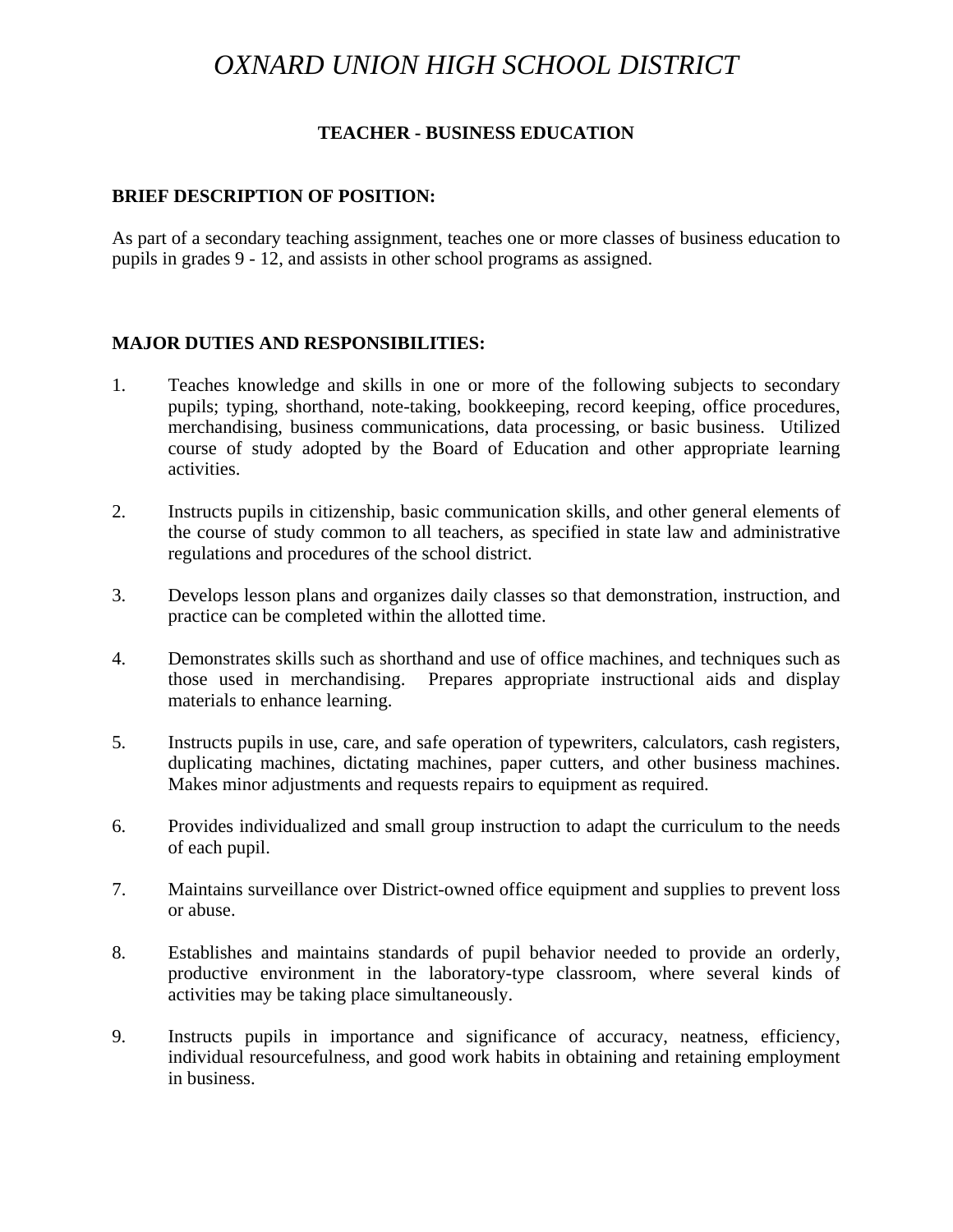## **MAJOR DUTIES AND RESPONSIBILITIES:**

- 10. Evaluates each pupil's performance, knowledge, and skills in courses being taught, and prepares progress reports. Prepares employment references for pupils seeking employment in business occupations.
- 11. Maintains continued contact with business community to keep in touch with job entry requirements and current business methods and equipment.
- 12. Evaluates, selects, and requisitions books, instructional aids, equipment, and instructional supplies and maintains required inventory records.
- 13. Maintains professional competence through participation in inservice education activities provided by the district and/or in self-selected professional growth activities.

## **OTHER DUTIES AND RESPONSIBILITIES:**

- 1. Communicates with parents and school counselors on the individual pupils progress.
- 2. Identifies pupil needs, and cooperates with other professional staff members in assessing and helping pupils solve health, attitude, and learning problems.
- 3. Supervises pupils in out-of-classroom activities during the assigned working day.
- 4. Participates in curriculum and other developmental programs within the school of assignment and/or on a district level. May teach under modular or flexible scheduling plans.
- 5. Performs basic attendance accounting and business services as required.
- 6. Shares in the sponsorship of student activities and participates in faculty committees.
- 7. May plan and coordinate the work of paraeducators, teacher assistants, and other paraeducators.

### **PHYSICAL CHARACTERISTICS:**

Hearing and speaking to exchange information and assist students in instructional activities, dexterity of hands and fingers to operate standard office equipment and computers, sitting or standing for periods of time, and walking from classroom to classroom or to the office, as needed.

**ENVIRONMENT:**  Classroom